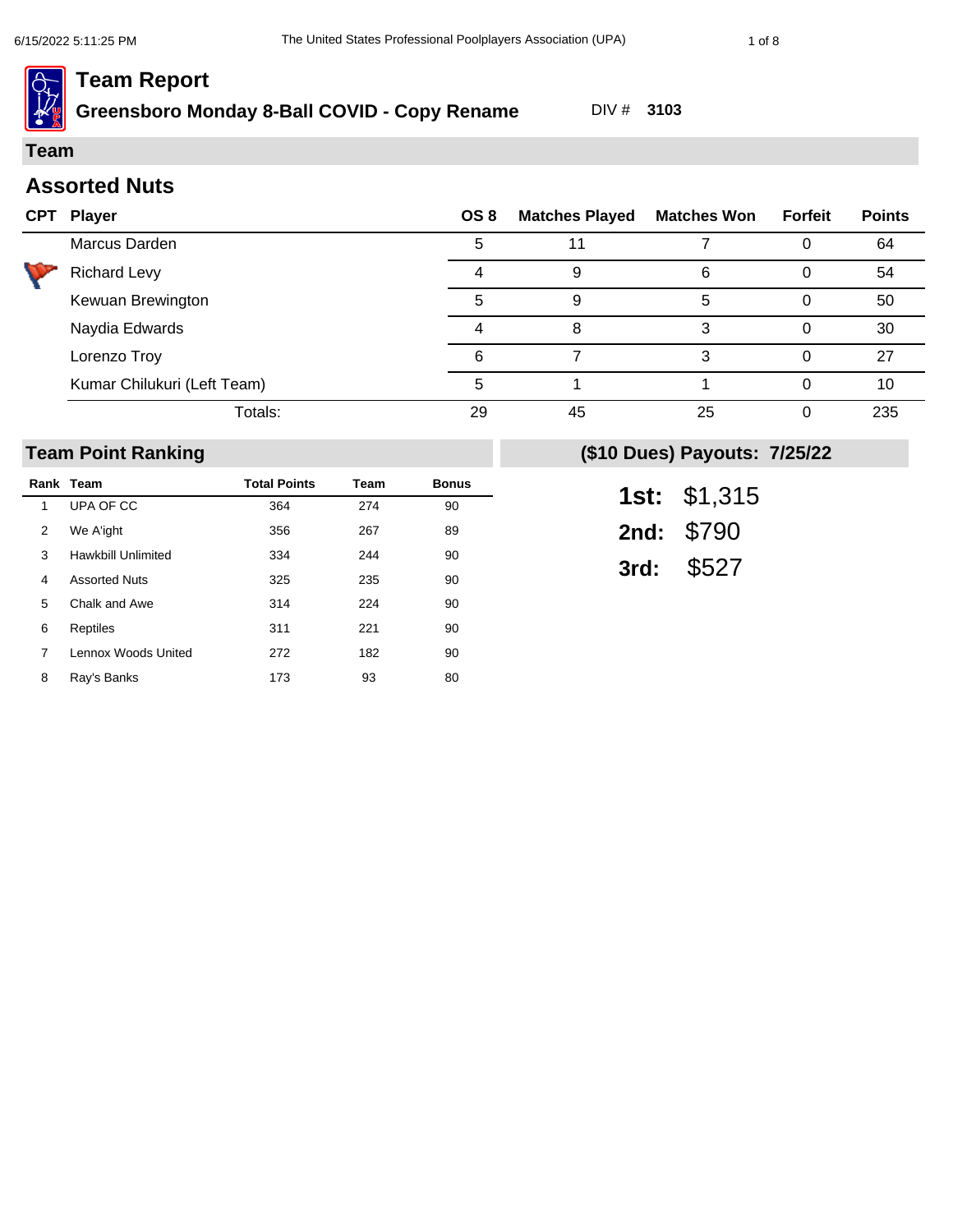**Greensboro Monday 8-Ball COVID - Copy Rename** DIV # **3103**

#### **Team**

| <b>Chalk and Awe</b> |  |  |
|----------------------|--|--|
|----------------------|--|--|

| <b>CPT</b> | <b>Player</b>                    | OS 8 | <b>Matches Played</b> | <b>Matches Won</b> | Forfeit | <b>Points</b> |
|------------|----------------------------------|------|-----------------------|--------------------|---------|---------------|
|            | <b>Tara Nicole Tolbert Mills</b> |      |                       |                    |         | 49            |
|            | Mike Curl                        | 6    |                       | 5                  |         | 44            |
|            | <b>Samuel Morris</b>             |      |                       |                    |         | 40            |
|            | Joanne Hawks                     |      |                       |                    | 0       | 37            |
|            | Al Gorrod                        |      | 6                     | 3                  |         | 27            |
|            | Lyle Hogan                       | 4    |                       | 3                  |         | 27            |
|            | Totals:                          | 28   | 45                    | 23                 |         | 224           |

#### **Team Point Ranking**

|   | Rank Team                 | <b>Total Points</b> | Team | <b>Bonus</b> |
|---|---------------------------|---------------------|------|--------------|
| 1 | UPA OF CC                 | 364                 | 274  | 90           |
| 2 | We A'ight                 | 356                 | 267  | 89           |
| 3 | <b>Hawkbill Unlimited</b> | 334                 | 244  | 90           |
| 4 | <b>Assorted Nuts</b>      | 325                 | 235  | 90           |
| 5 | Chalk and Awe             | 314                 | 224  | 90           |
| 6 | Reptiles                  | 311                 | 221  | 90           |
| 7 | Lennox Woods United       | 272                 | 182  | 90           |
| 8 | Ray's Banks               | 173                 | 93   | 80           |

| 1st: | \$1,315 |
|------|---------|
| 2nd: | \$790   |
| 3rd: | \$527   |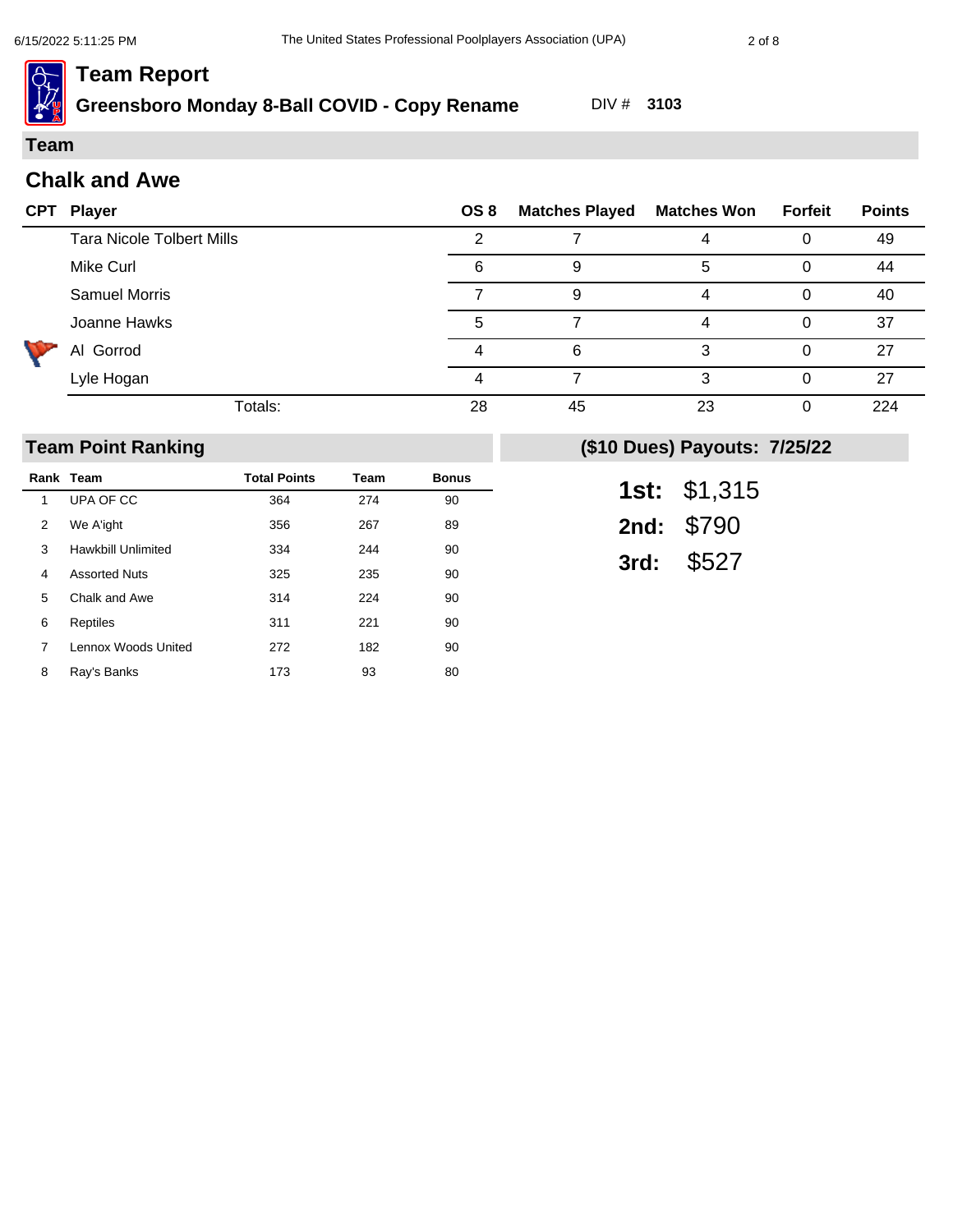**Greensboro Monday 8-Ball COVID - Copy Rename** DIV # **3103**

#### **Team**

# **Hawkbill Unlimited**

| <b>CPT</b> | Player                    | OS 8 | <b>Matches Played</b> | <b>Matches Won</b> | <b>Forfeit</b> | <b>Points</b> |
|------------|---------------------------|------|-----------------------|--------------------|----------------|---------------|
|            | Chris Cardwell            |      | 10                    | 6                  |                | 57            |
|            | Dean McLaren              | 8    | 8                     | 5                  | 0              | 50            |
|            | Andrew Jones              | 5    | 11                    | 5                  | 0              | 50            |
|            | Jerry Warner              | 3    | 6                     | 4                  | 0              | 40            |
|            | Ashley McCorquodale       | 3    |                       | っ                  |                | 20            |
|            | Jason Brittain            |      | 3                     | 2                  |                | 17            |
|            | Richard Levy (Left Team)  |      |                       |                    | 0              | 10            |
|            | Jon Kochanski (Left Team) | 5    |                       | $\Omega$           |                | $\Omega$      |
|            | Totals:                   | 36   | 44                    | 25                 |                | 244           |

#### **Team Point Ranking**

|   | Rank Team            | <b>Total Points</b> | Team | <b>Bonus</b> |
|---|----------------------|---------------------|------|--------------|
| 1 | UPA OF CC            | 364                 | 274  | 90           |
| 2 | We A'ight            | 356                 | 267  | 89           |
| 3 | Hawkbill Unlimited   | 334                 | 244  | 90           |
| 4 | <b>Assorted Nuts</b> | 325                 | 235  | 90           |
| 5 | Chalk and Awe        | 314                 | 224  | 90           |
| 6 | Reptiles             | 311                 | 221  | 90           |
| 7 | Lennox Woods United  | 272                 | 182  | 90           |
| 8 | Ray's Banks          | 173                 | 93   | 80           |

| 1st: | \$1,315 |
|------|---------|
| 2nd: | \$790   |
| 3rd: | \$527   |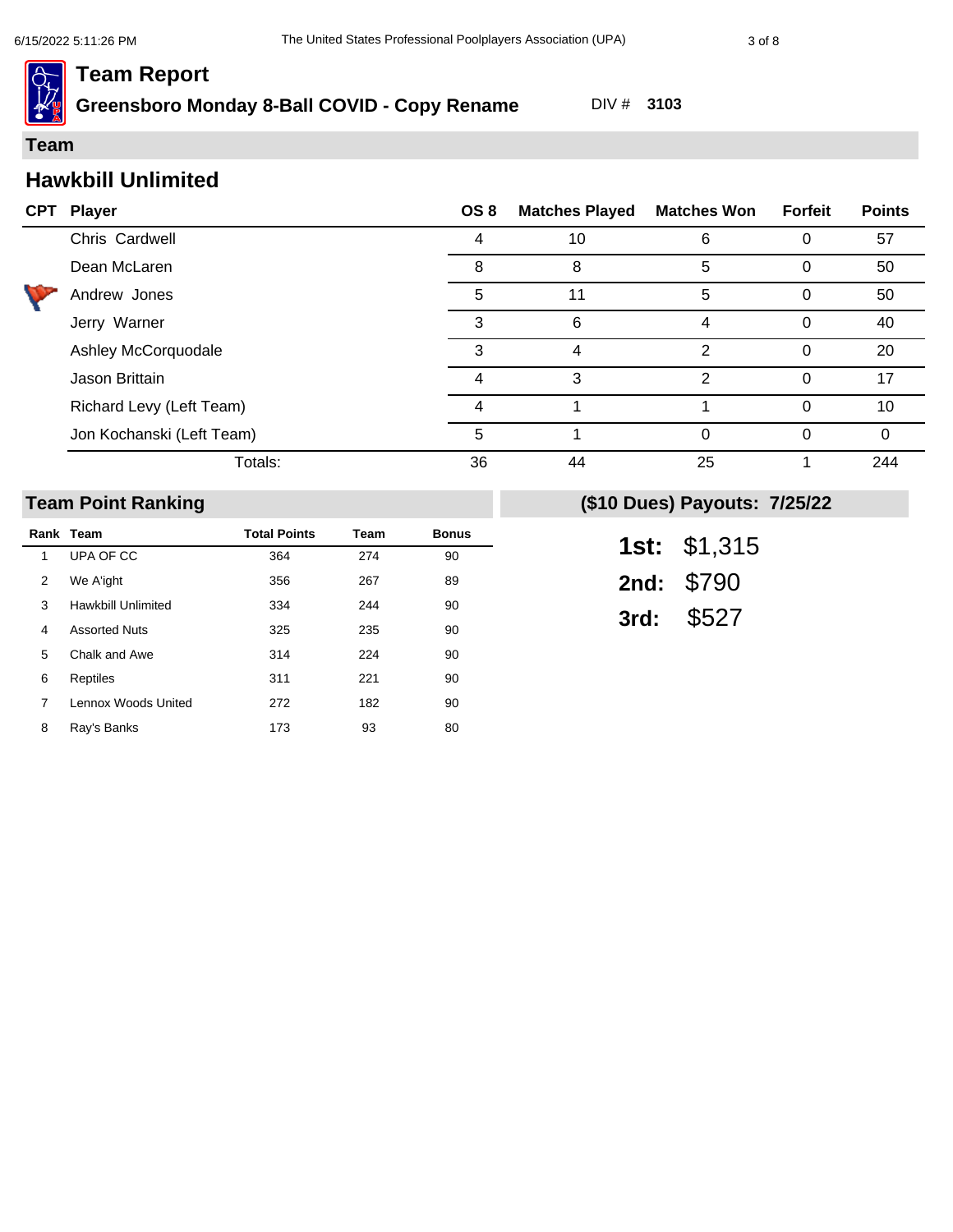**Greensboro Monday 8-Ball COVID - Copy Rename** DIV # **3103**

#### **Team**

## **Lennox Woods United**

|  | <b>CPT Player</b>                     | OS 8 | <b>Matches Played</b> | <b>Matches Won Forfeit</b> |   | <b>Points</b> |
|--|---------------------------------------|------|-----------------------|----------------------------|---|---------------|
|  | Emil Dovan                            | 5    | 9                     | 5                          |   | 44            |
|  | Jeff Dobbs                            | 9    |                       | 5                          | 0 | 41            |
|  | David Pauly - Renewal Due - 6/14/2021 | 3    | 9                     | 3                          |   | 33            |
|  | Chuck Waugh                           |      | 5                     | 2                          | 0 | 23            |
|  | Aaron Saint - Renewal Due - 6/12/2021 | 5    | 4                     | $\overline{2}$             | 0 | 17            |
|  | Adrian Farnsworth                     |      |                       | 2                          | 0 | 17            |
|  | Jessica Wallace                       |      | 5                     |                            |   |               |
|  | Hunter Trotter                        | Δ    | 2                     | 0                          |   | ∩             |
|  | Totals:                               | 41   | 45                    | 20                         |   | 182           |

#### **Team Point Ranking**

|   | Rank Team                 | <b>Total Points</b> | Team | <b>Bonus</b> |
|---|---------------------------|---------------------|------|--------------|
| 1 | UPA OF CC                 | 364                 | 274  | 90           |
| 2 | We A'ight                 | 356                 | 267  | 89           |
| 3 | <b>Hawkbill Unlimited</b> | 334                 | 244  | 90           |
| 4 | <b>Assorted Nuts</b>      | 325                 | 235  | 90           |
| 5 | Chalk and Awe             | 314                 | 224  | 90           |
| 6 | Reptiles                  | 311                 | 221  | 90           |
| 7 | Lennox Woods United       | 272                 | 182  | 90           |
| 8 | Ray's Banks               | 173                 | 93   | 80           |

| 1st: | \$1,315 |
|------|---------|
| 2nd: | \$790   |
| 3rd: | \$527   |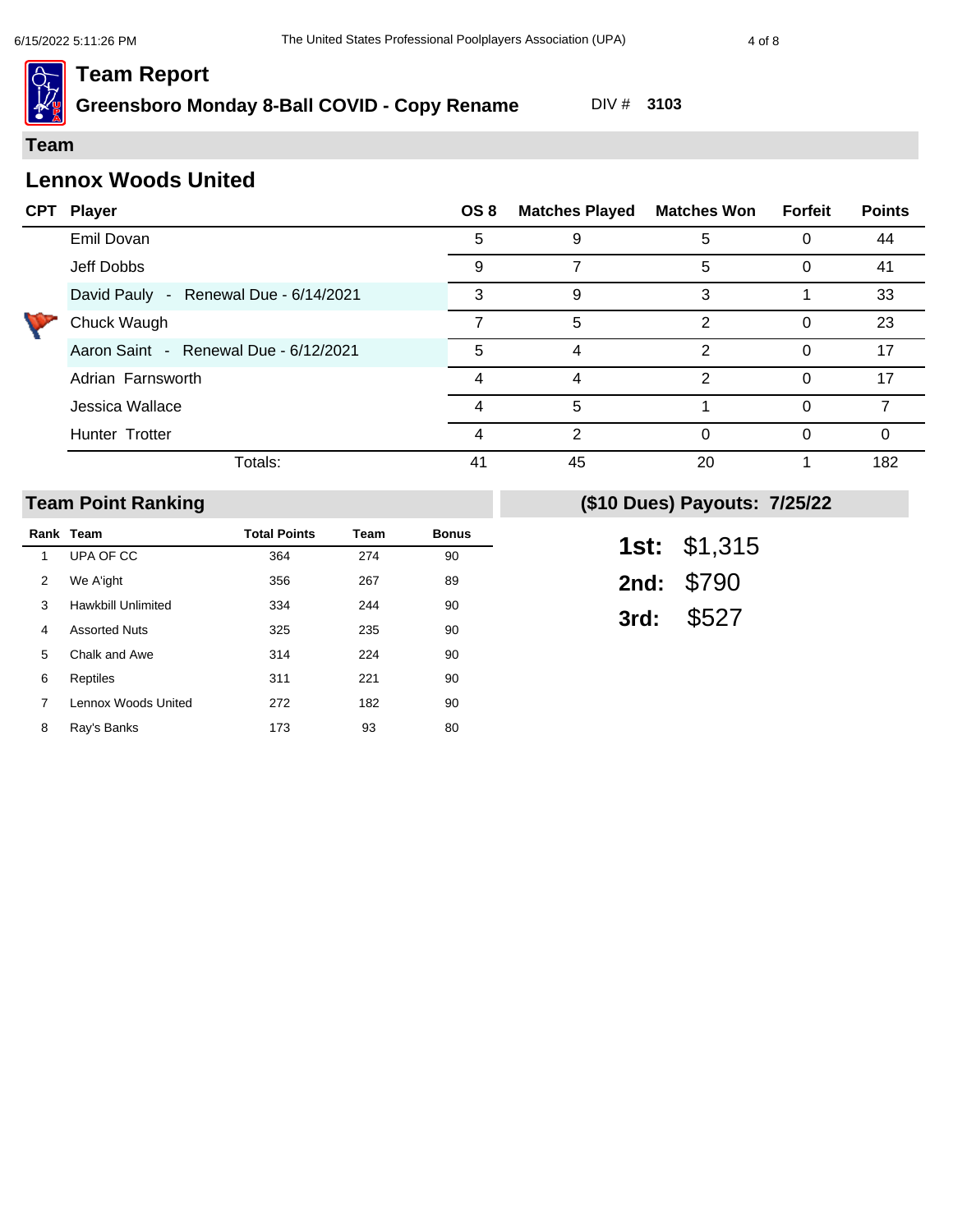# **Greensboro Monday 8-Ball COVID - Copy Rename** DIV # **3103**

#### **Team**

# **Ray's Banks**

| <b>CPT</b> | <b>Player</b>             | OS 8 | <b>Matches Played</b> | <b>Matches Won</b> | <b>Forfeit</b> | <b>Points</b> |
|------------|---------------------------|------|-----------------------|--------------------|----------------|---------------|
|            | Justin White              |      |                       | っ                  |                | 23            |
|            | <b>Justin Hawkins</b>     | 6    | 2                     | 2                  |                | 20            |
|            | Randall Case (Left Team)  | 5    | 3                     | 2                  |                | 20            |
|            | Jovan Dushner (Left Team) | 4    |                       |                    |                | 10            |
|            | Jacob Cutshaw (Left Team) | 8    | 3                     |                    |                | 10            |
|            | Lisa Wright               |      | 4                     |                    |                |               |
|            | Kathy Clark (Left Team)   | З    |                       | $\Omega$           |                | 3             |
|            | Ray Jackson               | 6    |                       | $\Omega$           |                | 0             |
|            | Totals:                   | 40   | 19                    | 9                  | 26             | 93            |

#### **Team Point Ranking**

|   | Rank Team            | <b>Total Points</b> | Team | <b>Bonus</b> |
|---|----------------------|---------------------|------|--------------|
| 1 | UPA OF CC            | 364                 | 274  | 90           |
| 2 | We A'ight            | 356                 | 267  | 89           |
| 3 | Hawkbill Unlimited   | 334                 | 244  | 90           |
| 4 | <b>Assorted Nuts</b> | 325                 | 235  | 90           |
| 5 | Chalk and Awe        | 314                 | 224  | 90           |
| 6 | Reptiles             | 311                 | 221  | 90           |
| 7 | Lennox Woods United  | 272                 | 182  | 90           |
| 8 | Ray's Banks          | 173                 | 93   | 80           |

| 1st: | \$1,315 |
|------|---------|
| 2nd: | \$790   |
| 3rd: | \$527   |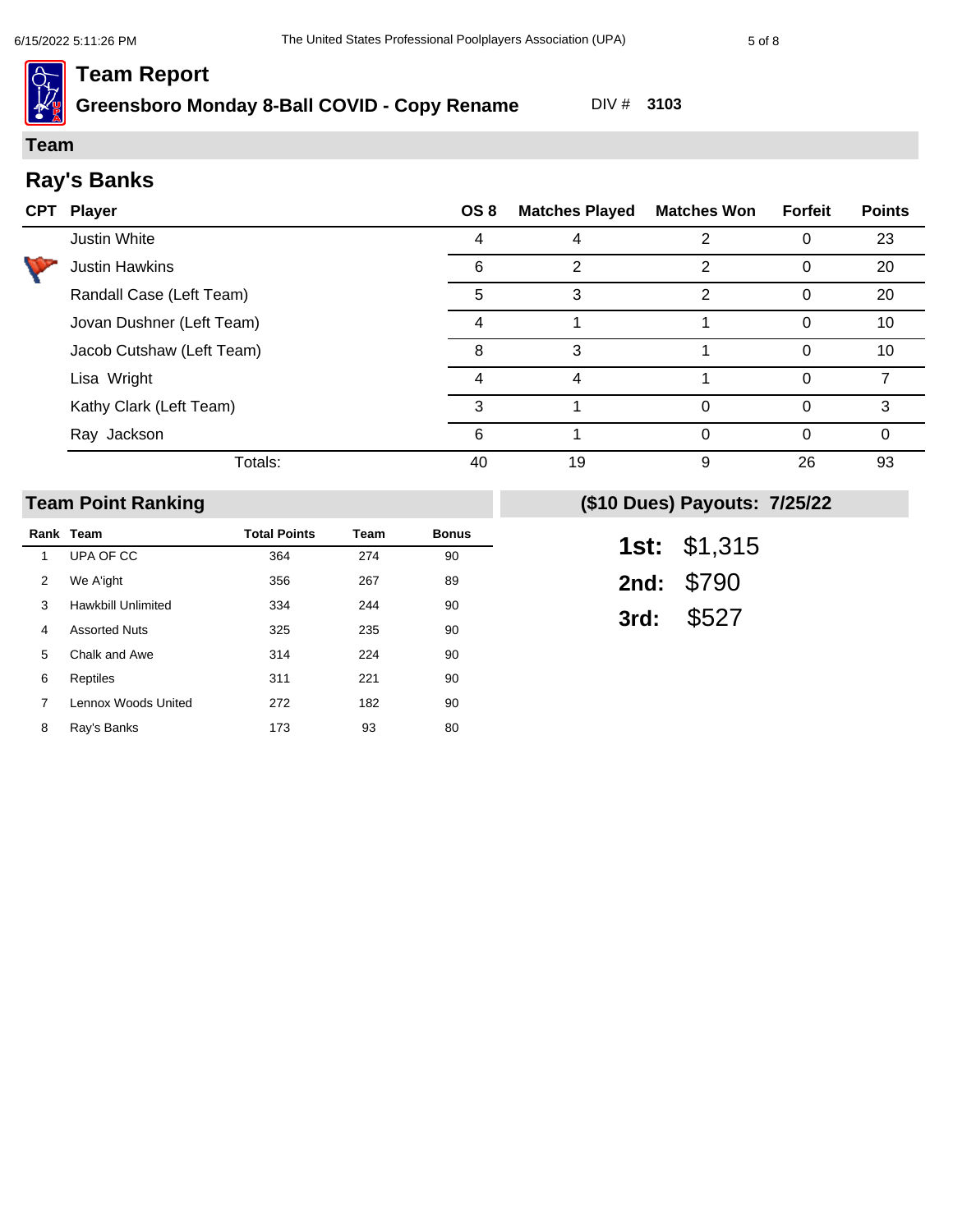# **Greensboro Monday 8-Ball COVID - Copy Rename** DIV # **3103**

## **Team**

# **Reptiles**

| <b>CPT Player</b>                     | OS 8 | <b>Matches Played</b> | <b>Matches Won</b> | Forfeit | <b>Points</b> |
|---------------------------------------|------|-----------------------|--------------------|---------|---------------|
| John Stewart                          | 8    | 8                     | 6                  |         | 57            |
| <b>Edward Arsneault</b>               |      | 8                     | 4                  | 0       | 40            |
| Kumar Chilukuri                       | 5    | 6                     | 4                  | 0       | 34            |
| <b>Rusty Zarger</b>                   | 4    | 6                     | 3                  | 0       | 30            |
| Hayden Hall                           | 2    | 4                     | 2                  |         | 20            |
| Jon Rumsey                            | 5    | 8                     | 2                  | 0       | 20            |
| <b>Robert Rich</b>                    | 10   | 3                     | $\mathcal{P}$      | 0       | 20            |
| Tara Nicole Tolbert Mills (Left Team) | 2    | 2                     | $\Omega$           | 0       | 0             |
| Totals:                               | 40   | 45                    | 23                 |         | 221           |

#### **Team Point Ranking**

|   | Rank Team            | <b>Total Points</b> | <b>Team</b> | <b>Bonus</b> |
|---|----------------------|---------------------|-------------|--------------|
| 1 | UPA OF CC            | 364                 | 274         | 90           |
| 2 | We A'ight            | 356                 | 267         | 89           |
| 3 | Hawkbill Unlimited   | 334                 | 244         | 90           |
| 4 | <b>Assorted Nuts</b> | 325                 | 235         | 90           |
| 5 | Chalk and Awe        | 314                 | 224         | 90           |
| 6 | Reptiles             | 311                 | 221         | 90           |
| 7 | Lennox Woods United  | 272                 | 182         | 90           |
| 8 | Ray's Banks          | 173                 | 93          | 80           |

| 1st: | \$1,315 |
|------|---------|
| 2nd: | \$790   |
| 3rd: | \$527   |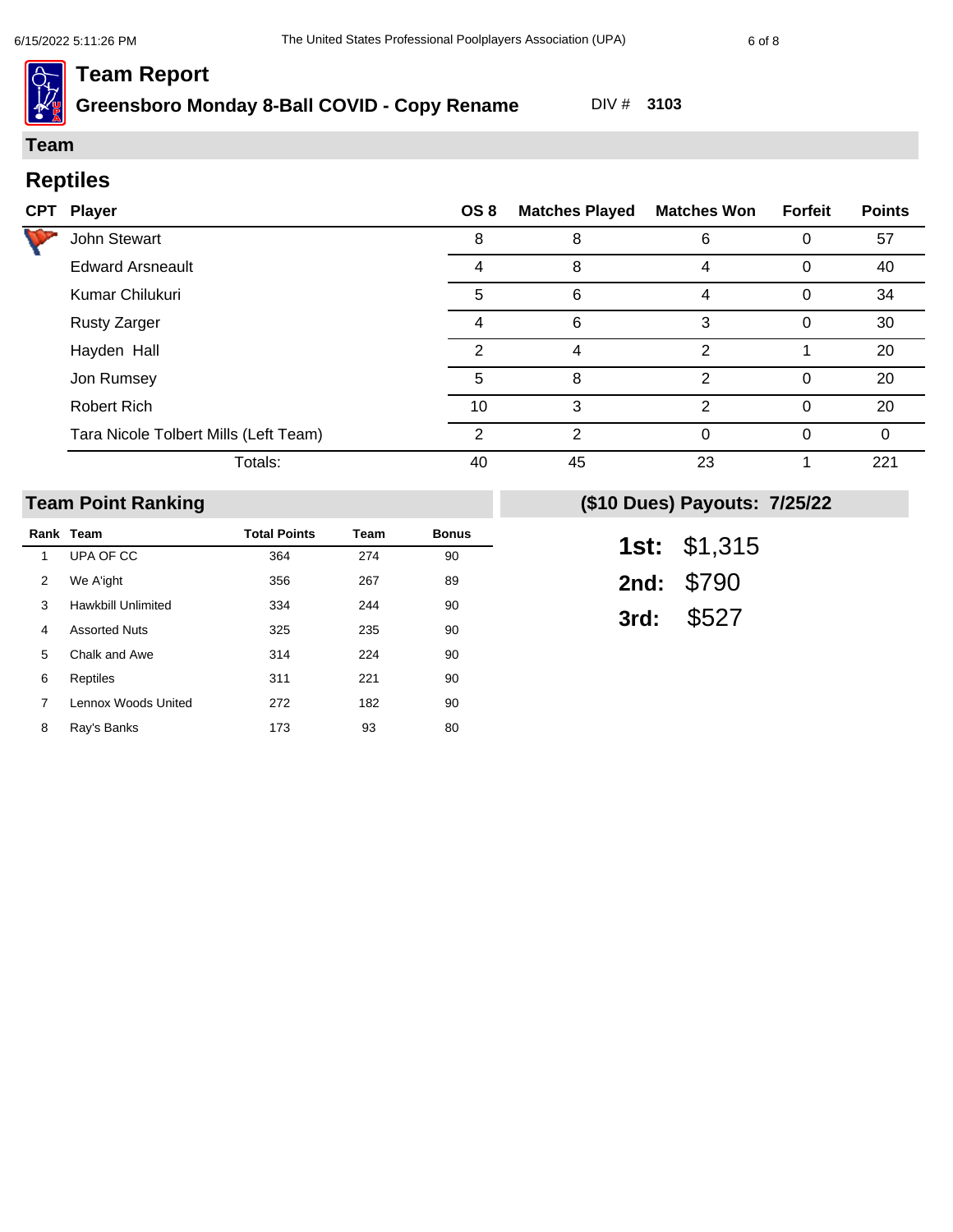# **Greensboro Monday 8-Ball COVID - Copy Rename** DIV # **3103**

#### **Team**

## **UPA OF CC**

| <b>CPT</b> | <b>Player</b>              | OS 8 | <b>Matches Played</b> | <b>Matches Won</b> | Forfeit | <b>Points</b> |
|------------|----------------------------|------|-----------------------|--------------------|---------|---------------|
|            | Jimmy Cillpam              | 5    | 9                     |                    |         | 70            |
|            | Brent Hammons - New Member | 5    | 8                     |                    |         | 64            |
|            | Darryl Wrenn               | 5    | 9                     | 6                  |         | 60            |
|            | Kay Wrenn                  | っ    | 9                     | 3                  |         | 33            |
|            | Raymond Laws               | 8    |                       | 3                  |         | 27            |
|            | Jovan Dushner              |      | 3                     | $\mathcal{P}$      | 0       | 20            |
|            | Brent Hemmings (Left Team) | 4    | 0                     | 0                  |         | 0             |
|            | Totals:                    | 33   | 45                    | 28                 | 0       | 274           |

## **Team Point Ranking**

|   | Rank Team                 | <b>Total Points</b> | Team | <b>Bonus</b> |
|---|---------------------------|---------------------|------|--------------|
| 1 | UPA OF CC                 | 364                 | 274  | 90           |
| 2 | We A'ight                 | 356                 | 267  | 89           |
| 3 | <b>Hawkbill Unlimited</b> | 334                 | 244  | 90           |
| 4 | <b>Assorted Nuts</b>      | 325                 | 235  | 90           |
| 5 | Chalk and Awe             | 314                 | 224  | 90           |
| 6 | Reptiles                  | 311                 | 221  | 90           |
| 7 | Lennox Woods United       | 272                 | 182  | 90           |
| 8 | Ray's Banks               | 173                 | 93   | 80           |

| 1st: | \$1,315 |
|------|---------|
| 2nd: | \$790   |
| 3rd: | \$527   |